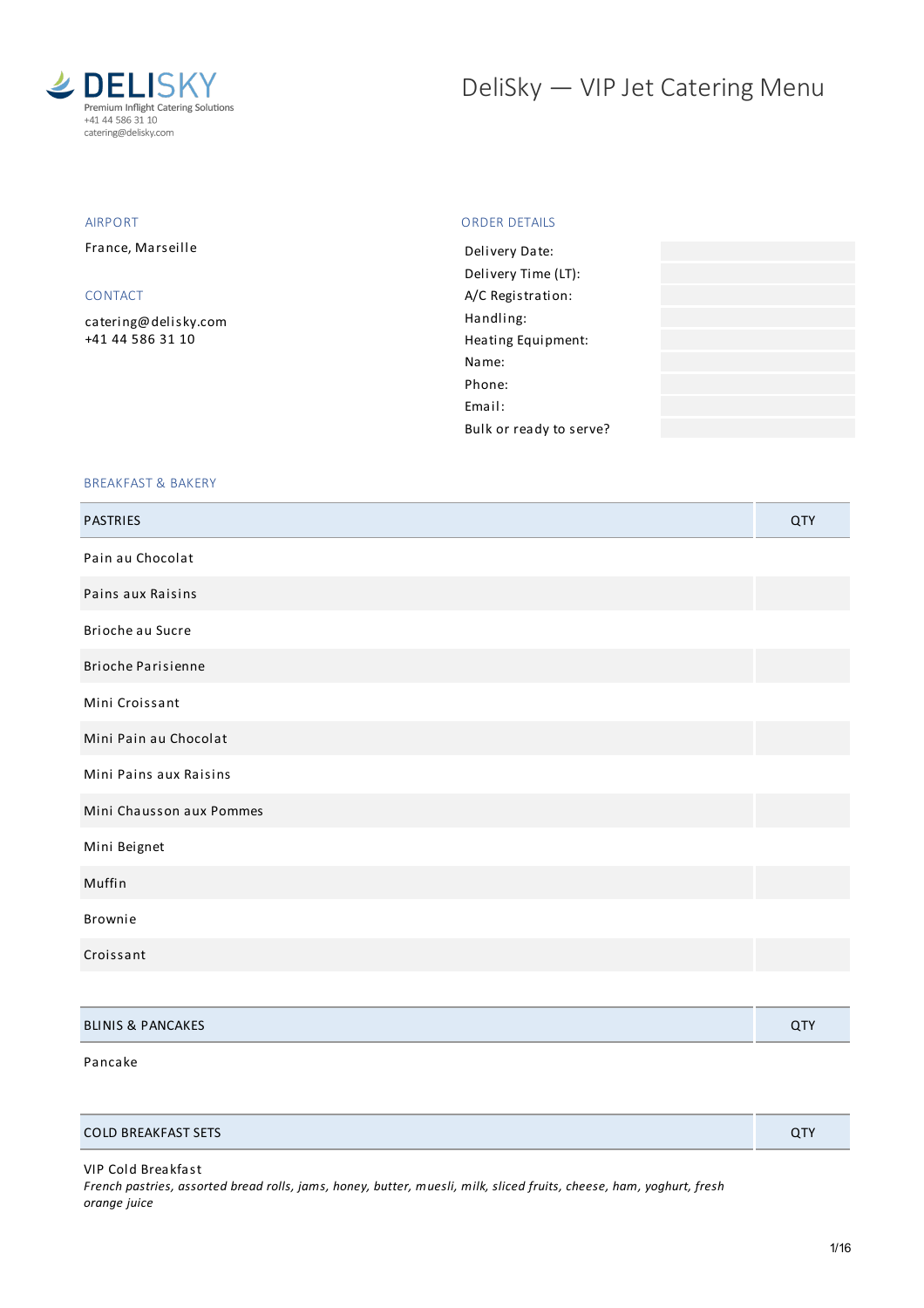| Crew Cold Breakfast<br>Mini French pastries, bread rolls, butter, yoghurt, jams, honey, sliced fruits, cheese, French orange juice |  |
|------------------------------------------------------------------------------------------------------------------------------------|--|
| Crew Hot Breakfast<br>Mini French pastries, bread rolls, butter, yoghurt, jams, honey, omelet or scrambled eggs, sliced fruits     |  |
|                                                                                                                                    |  |

CREW BREAKFAST QTY

| <b>HOT BREAKFAST SETS</b> | <b>ATV</b><br>$\mathbf{u}$ |
|---------------------------|----------------------------|
|                           |                            |

# VIP Hot Breakfast

French pastries, assorted bread rolls, jams, honey, butter, yoghurt, omelet or scrambled eggs, bacon or sausages, *cheese, fresh orange juice*

## COLD MEALS

| <b>CANAPÉS</b> |  |
|----------------|--|
|                |  |

Gourmet Canapes, per piece

| <b>SANDWICHES</b>                                                                | QTY |
|----------------------------------------------------------------------------------|-----|
| Baguette Sandwich with Salad, pesto, Parma ham, tomato confit, grated parmigiano |     |
| Baguette Sandwich with Salad, grilled chicken breast, grilled pepper, tomato     |     |
| Baguette Sandwich with Salad, tomato, prosciutto di Parma, goat cheese involtini |     |
| Baguette Sandwich with Salad, tomato, tuna, pepper, anchovies                    |     |
| Triangle Sandwich with Ham, emmental cheese                                      |     |
| Triangle Sandwich with Smoked salmon and cream cheese with chive                 |     |
| Triangle Sandwich with Grilled chicken, tomato, grilled pepper, salad            |     |
| Triangle Sandwich with Tuna mayonnaise, salad                                    |     |
| Triangle Sandwich with Salad, tomato, grated carrot                              |     |
| Triangle Sandwich with Brie cheese, salad                                        |     |
| Triangle Sandwich with Roast beef, mustard or mayonnaise                         |     |
| Finger Sandwich with Pesto, Parma ham, salad, tomato confit, grated parmigiano   |     |
| Finger Sandwich with Tuna mayonnaise                                             |     |
| Finger Sandwich with Foie gras, fig chutney                                      |     |
| Finger Sandwich with Roast beef, mustard                                         |     |
| Finger Sandwich with Grilled chicken, salad, tomato confit, grilled pepper       |     |
| Finger Sandwich with Brie cheese, salad                                          |     |
| Finger Sandwich with Butter, rosette                                             |     |

Finger Sandwich with Smocked salmon, cream cheese with chive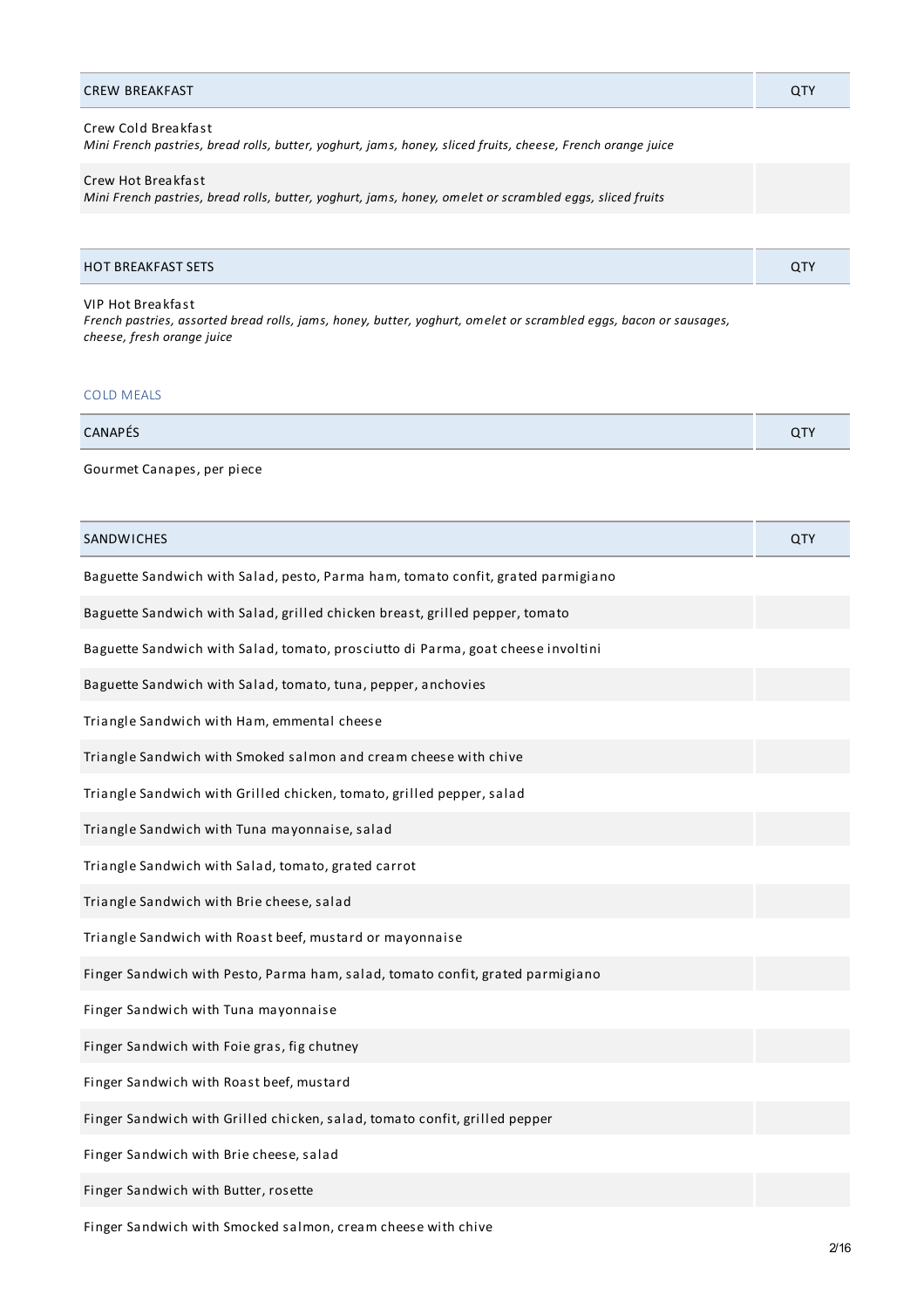| Swedish Sandwich with Goat cheese, grilled vegetables                          |     |
|--------------------------------------------------------------------------------|-----|
| Swedish Sandwich with Grilled chicken, cucumber, tomato                        |     |
| Swedish Sandwich with Smocked salmon, cream cheese with chive                  |     |
| Open Sandwich with Foie gras, fig chutney                                      |     |
| Open Sandwich with Parma ham, salad, tomato confit, grated parmisiano          |     |
| Open Sandwich with Smocked salmon, cream cheese with chive                     |     |
| Open Sandwich with Grilled chicken, mayonnaise, tomato, salad                  |     |
| Open Sandwich with Artichoke, tapenade                                         |     |
| Open Sandwich with Tuna, mayonnaise, salad                                     |     |
| Open Sandwich with Roast beef, mustard                                         |     |
| Open Sandwich with Vegetarian with salad, tomato, cucumber, grated carrot      |     |
| Open Sandwich with Shrimp, Mediterranean sauce                                 |     |
| Bagels with Smocked salmon, cream cheese with chive, salad, tomato, red onions |     |
| Bagels with Tuna, mayonnaise, salad, tomato                                    |     |
| Bagels with Kebab meat, white sauce, pepper, onion, salad, tomato              |     |
| Bagels with Minced beef, bacon, salad, tomato, barbecue sauce                  |     |
| WRAPS                                                                          | QTY |

Wrap with Grilled chicken, bacon, mayonnaise, salad

Wrap with Smocked salmon, cream cheese with chive

Wrap with Roast beef with barbecues sauce, salad

Wrap with Parma ham, pesto, tomato confit

Wrap with Tomato, mozzarella, cucumber, salad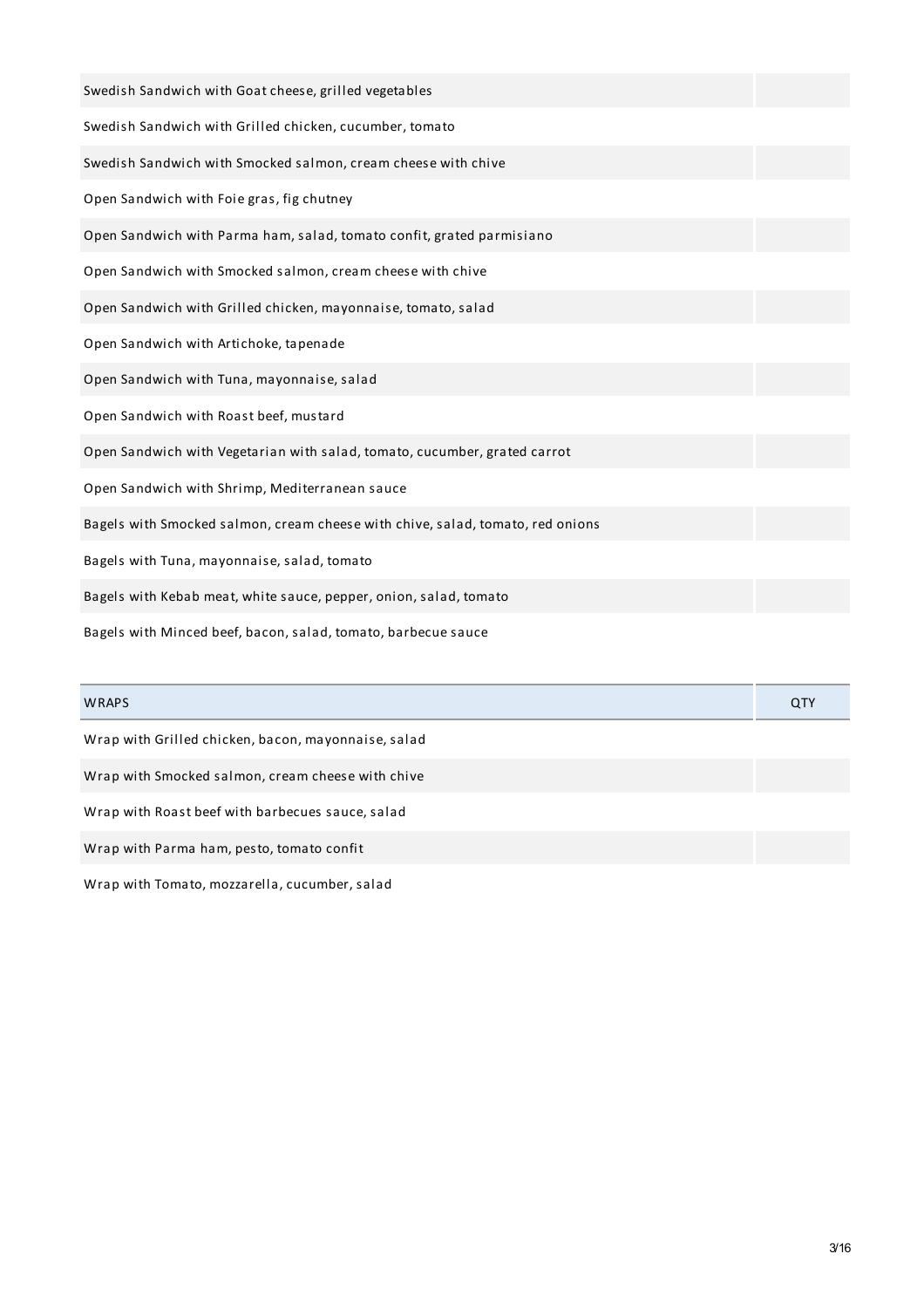| <b>STARTERS</b>                                 | QTY |
|-------------------------------------------------|-----|
| Buratta with duo of Tomatoes                    |     |
| Melon Prosciutto di Parma                       |     |
| Salmon Carpaccio                                |     |
| <b>Beef Carpaccio</b>                           |     |
| Saint Jacques Carpaccio                         |     |
| Foie Gras in jar, 125 gr                        |     |
| Foie Gras in jar, 250 gr                        |     |
| Plate of medaillon of foie gras with toast      |     |
| Plate of peeled lobster with mayonnaise, 150 gr |     |

| <b>SUSHI</b>                               | QTY |
|--------------------------------------------|-----|
| Citrus Salmon Temaki, per piece            |     |
| Salmon Avocado Temaki, per piece           |     |
| Tuna Avocado Temaki, per piece             |     |
| Maki Tuna, per piece                       |     |
| Maki Avocado, per piece                    |     |
| Maki Tazuna, per piece                     |     |
| Maki Salmon, per piece                     |     |
| Maki Cheese Avocado, per piece             |     |
| Maki Anguille, per piece                   |     |
| Sushi Tuna, per piece                      |     |
| Sushi Salmon, per piece                    |     |
| Sushi Snack Beef, per piece                |     |
| Sushi Dorado, per piece                    |     |
| Sushi Cucumber and Cheese Tulip, per piece |     |
| Sushi Salmon Tulip, per piece              |     |
| Salmon Sashimi, 5 pieces                   |     |
| Tuna Sashimi, 5 pieces                     |     |
| Assorted Sashimi, 5 pieces                 |     |
| Salmon Tataki, 15 pieces                   |     |
| Tuna Tataki, 15 pieces                     |     |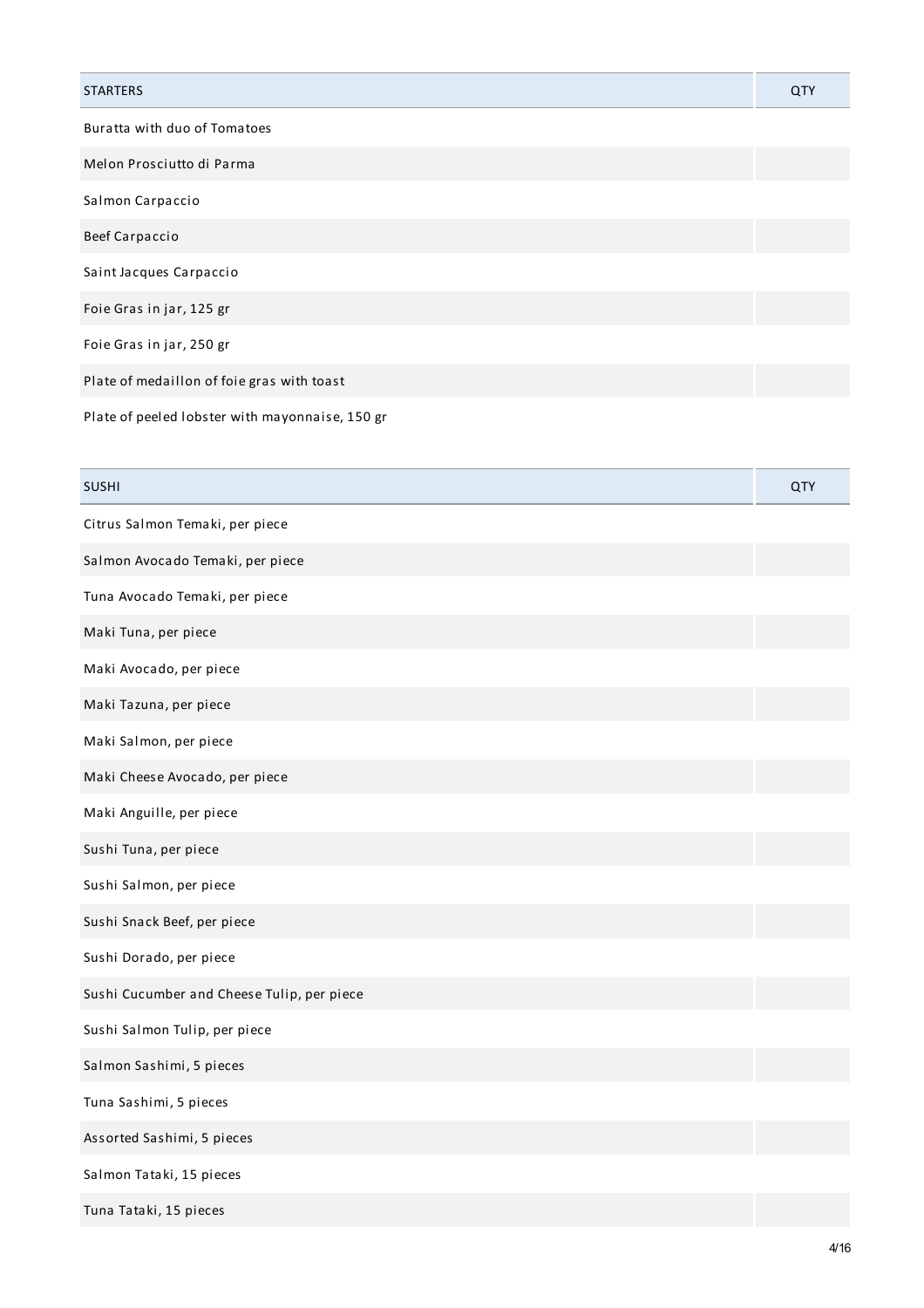| Beef Tataki, 10 pieces            |
|-----------------------------------|
| Salmon Spring Tataki Spring Roll  |
| Tuna & Avocado Spring Roll        |
| Tuna Spicy Spring Roll            |
| Fried Chicken Avocado Spring Roll |
| London Spring Roll                |
| Crusty Tuna California Roll       |
| Salmon Avocado California Roll    |
| Tuna & Truffle California Roll    |
| Veggie Roll California Roll       |
| Roll Salmon California Roll       |
| Cucumber Avocado California Roll  |
| Foie Gras California Roll         |
| Chicken Caesar California Roll    |
| Tempura California Roll           |
| Rock n Roll Lebanon Roll          |
| Volcano Lebanon Roll              |
| Rainbow Lebanon Roll              |
| Tempura Dragon Lebanon Roll       |

| <b>CAVIAR</b>                  | QTY |
|--------------------------------|-----|
| Caviar Ocietre Gold, 50 gr     |     |
| Caviar Ocietre Gold, 100 gr    |     |
| Caviar Kristal, 50 gr          |     |
| Caviar Kristal, 100 gr         |     |
| Caviar Beluga Imperial, 50 gr  |     |
| Caviar Beluga Imperial, 100 gr |     |
|                                |     |

K Caviar, box of 15 gr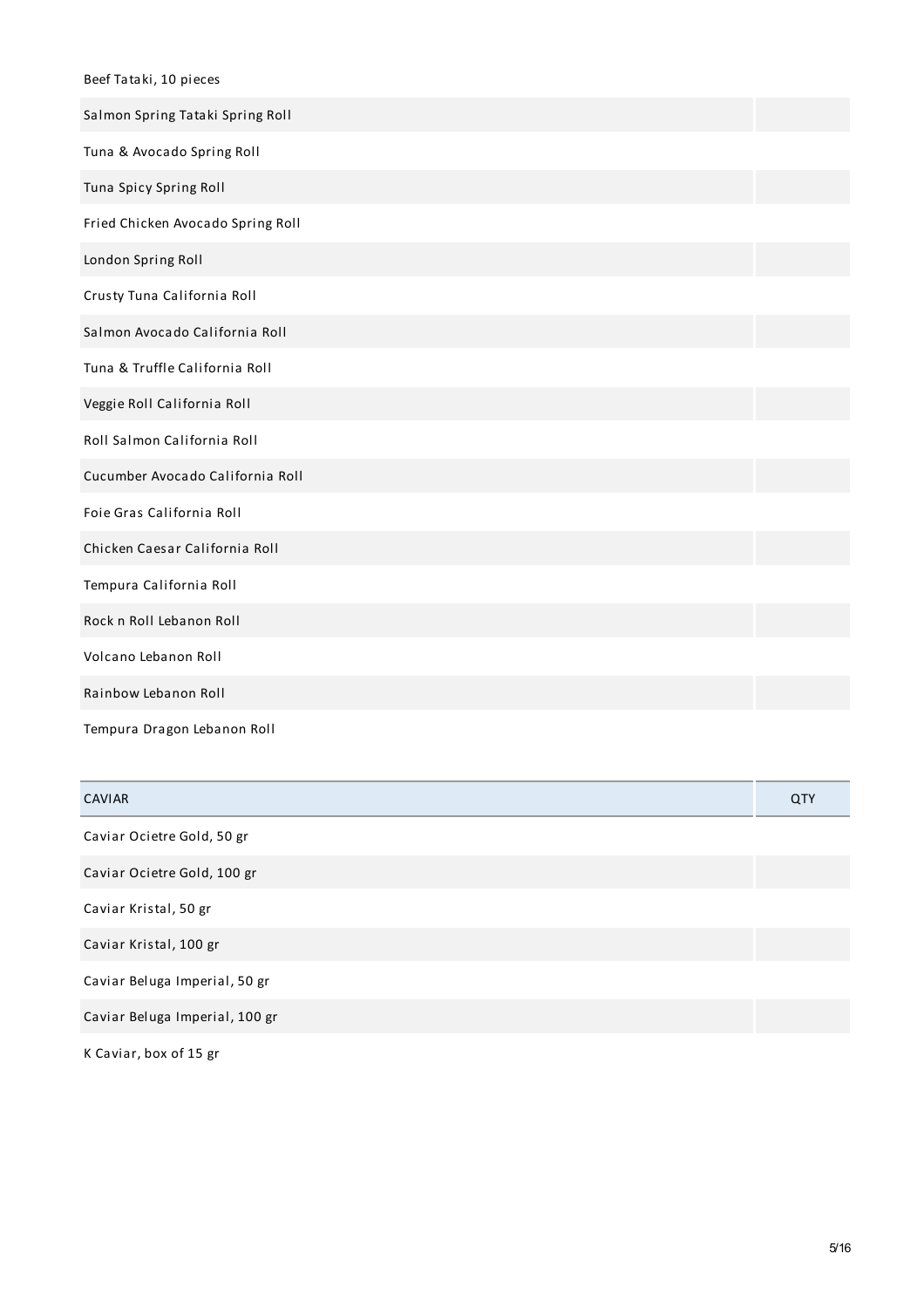| <b>PLATTERS</b>                  | QTY |
|----------------------------------|-----|
| Crudites Tray, per person        |     |
| Cold Meat Tray, per person       |     |
| Delicatessen Tray, per person    |     |
| Jamon de Jabugo Tray, per person |     |
| Cold Fish Tray, per person       |     |
| Shells Tray, per person          |     |
| Cheese Tray, per person          |     |
| Fruit Platter, per person        |     |
| Italian Antipasti, per person    |     |

| <b>SALADS</b>        | QTY |
|----------------------|-----|
| Chicken Caesar Salad |     |
| Nicoise Salad        |     |
| Greek Salad          |     |
| Ocean Salad          |     |
| Tabbouleh            |     |

HOT MEALS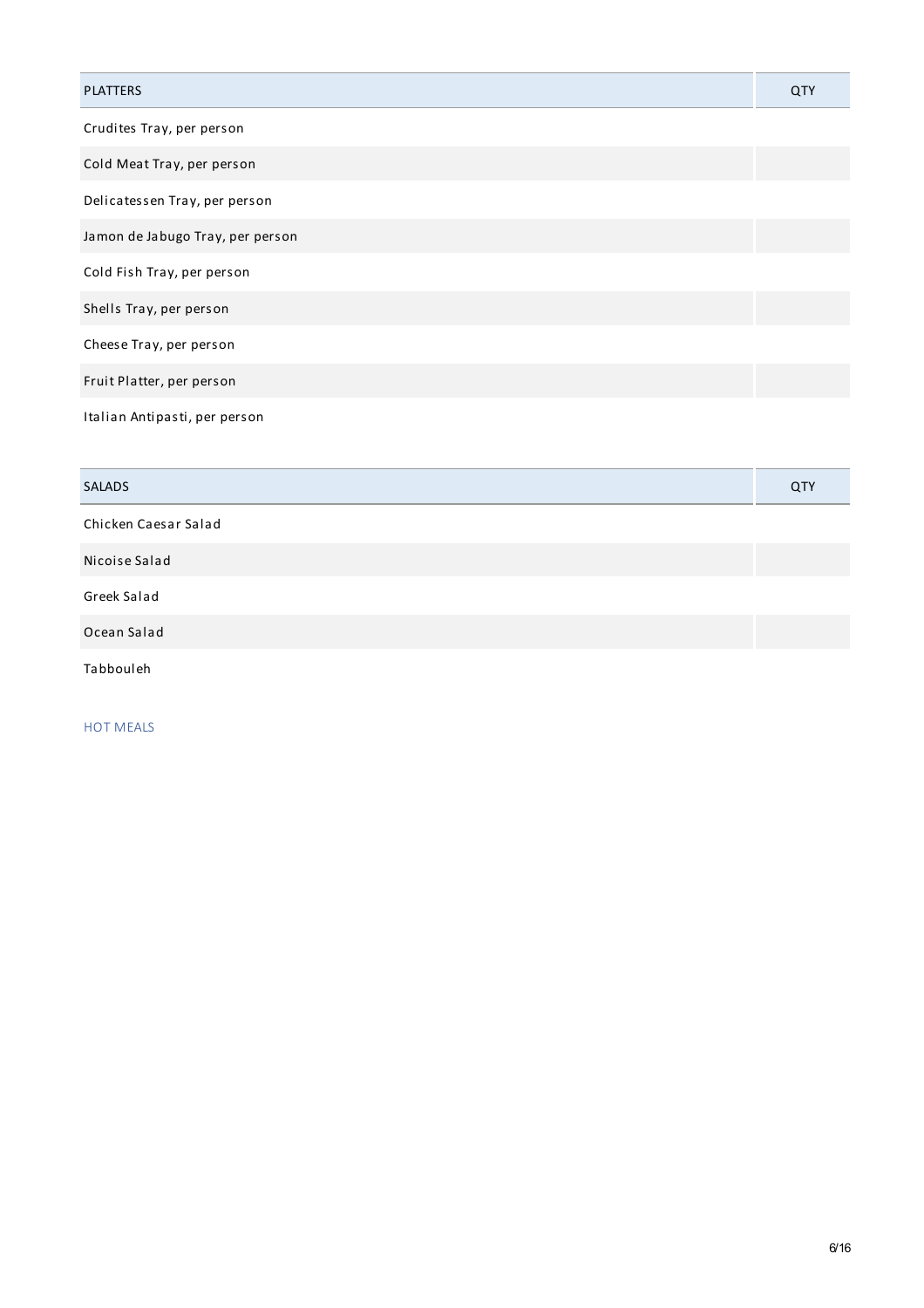| <b>SNACKS &amp; STARTERS</b>    | <b>QTY</b> |
|---------------------------------|------------|
| Mini Croque Monsieur, per piece |            |
| Mini Quiche, per piece          |            |
| Mini Pizza, per piece           |            |
| Mini Cheeseburger, per piece    |            |
| Mini Nems, per piece            |            |
| Samosas, per piece              |            |
| Mini Panini, per piece          |            |
| Quiche Lorraine                 |            |
| Peppers and Tuna Quiche         |            |
| Salmon and Leek Quiche          |            |
| Seafood Quiche                  |            |
| Stuffed Large Croissant         |            |
| Cheese Puff Pastry              |            |
| Pissaladiere                    |            |
| Pizza                           |            |
|                                 |            |
| SOUPS                           | <b>QTY</b> |
| Minestrone Soup, 1 liter        |            |
| Onion Soup, 1 liter             |            |

Cabbage Soup, 1 liter

Tomato Soup, 1 liter

Vegetarian Soup, 1 liter

Asparagus Soup, 1 liter

Pesto Soup, 1 liter

Lobster Bisque, 1 liter

Lentil Soup, 1 liter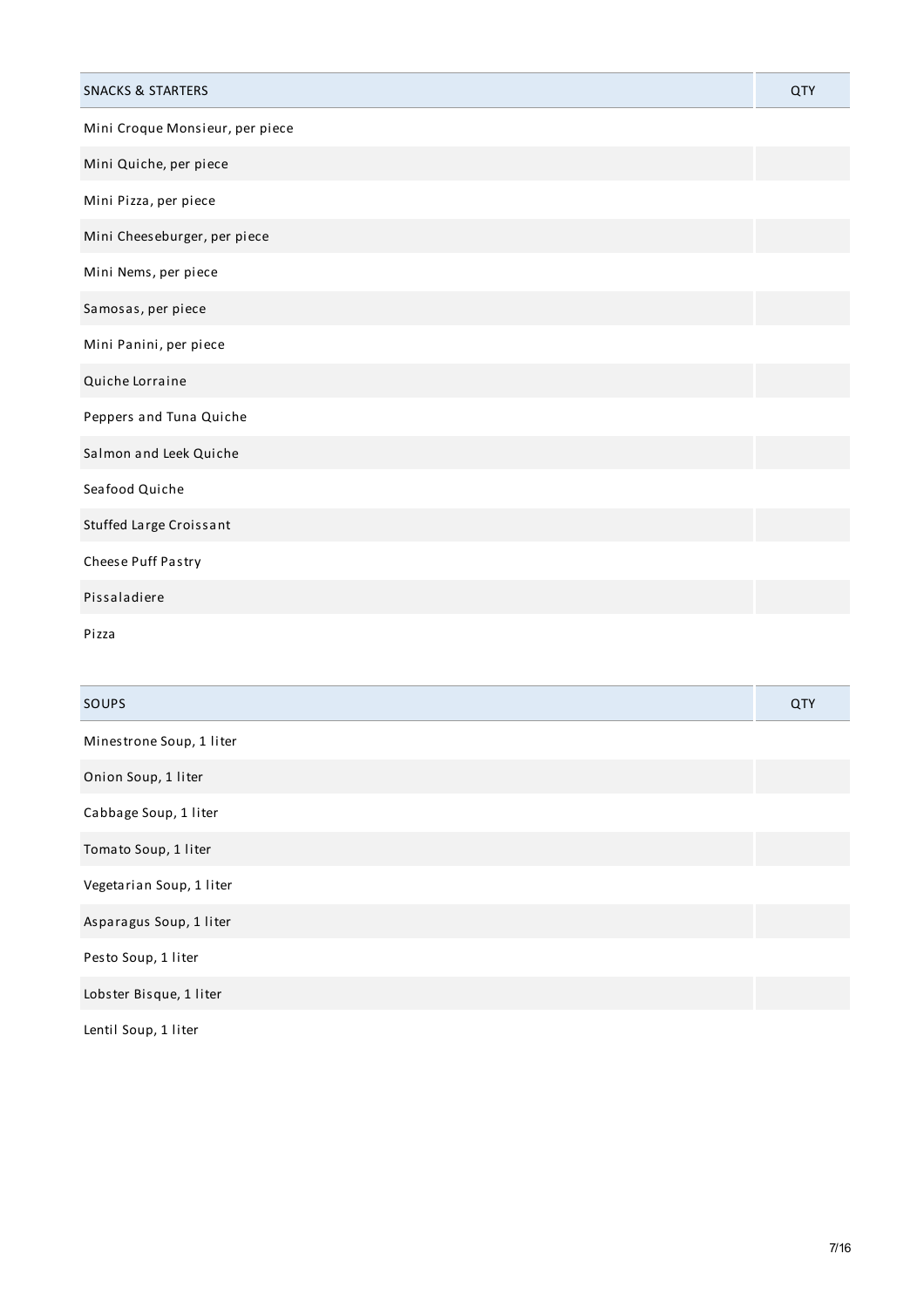| MAIN DISHES - MEAT                                                       | QTY        |
|--------------------------------------------------------------------------|------------|
| <b>Beef Filet</b>                                                        |            |
| <b>Beef Tournedos</b>                                                    |            |
| Beef Filet Stroganoff                                                    |            |
| Beef Bourguignon                                                         |            |
| Beef Filet Rossini                                                       |            |
| Tab of beef Stuffed in Wood Mushrooms                                    |            |
| Italian Osso Bucco                                                       |            |
| Veal Escalope                                                            |            |
| Traditional Veal Blanquette                                              |            |
| Veal Filet Mignon                                                        |            |
| Veal Milanese                                                            |            |
| Saltimbocca<br>Veal escalope, prociutto di parma, mozzarella, gorgonzola |            |
| Lamb Curry Indian Style                                                  |            |
| Tajin Lamb                                                               |            |
| Lamb Filet Mignon                                                        |            |
| Lamb Chops                                                               |            |
|                                                                          |            |
| MAIN DISHES - FISH & SEAFOOD                                             | <b>QTY</b> |
| Salmon Filet                                                             |            |
| Dorado Filet                                                             |            |
| Sea Bass Filet                                                           |            |
| Cod Filet                                                                |            |
| Rouget Filet                                                             |            |
| Saint Pierre Filet                                                       |            |
| Sole                                                                     |            |
| Filet Monkfish                                                           |            |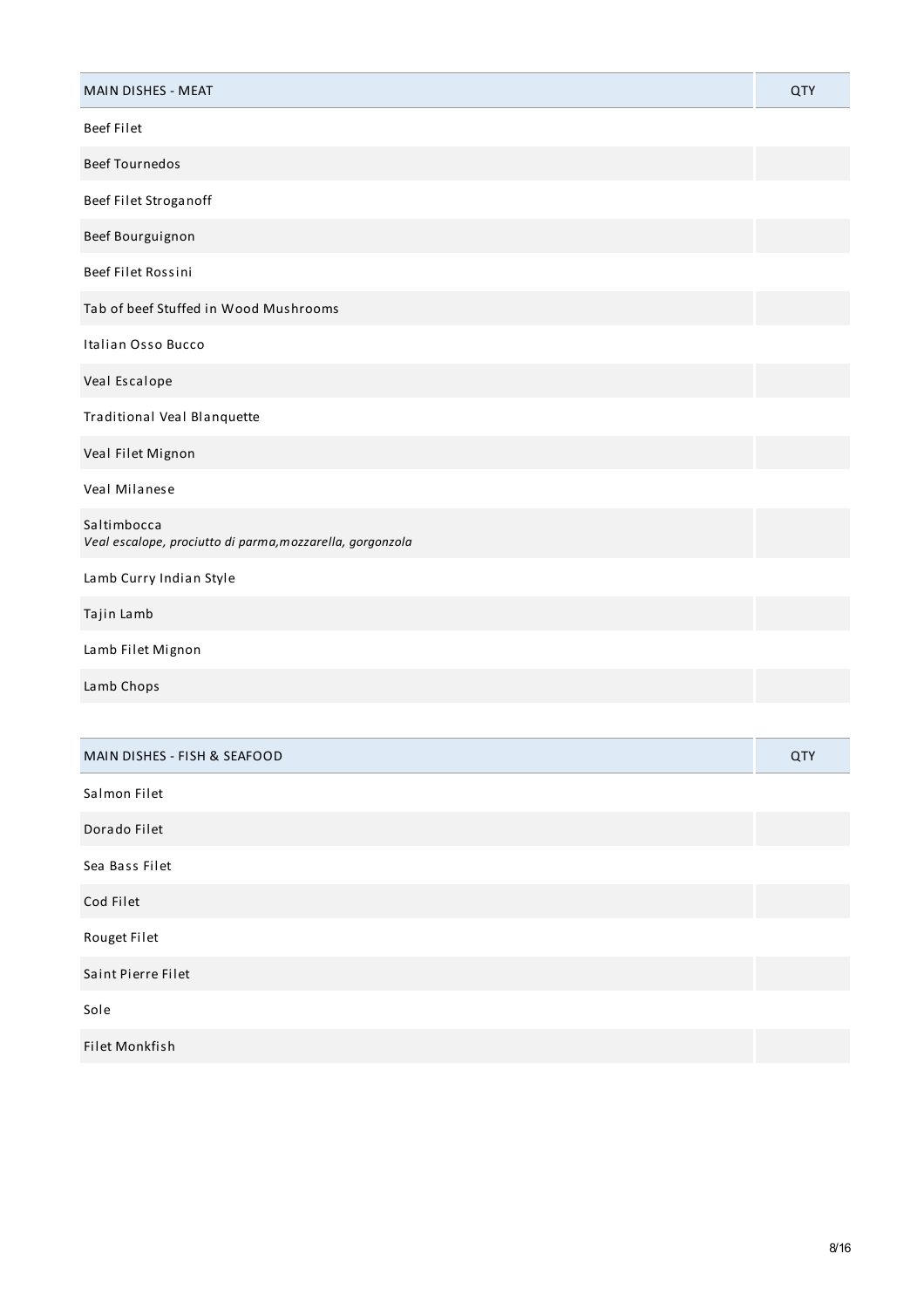| MAIN DISHES - POULTRY                                                                   | <b>QTY</b> |
|-----------------------------------------------------------------------------------------|------------|
| Chicken Breast                                                                          |            |
| Chicken Tandoori                                                                        |            |
| Tagine Chicken                                                                          |            |
| Chicken Curry                                                                           |            |
| Coq au Vin                                                                              |            |
| Stuffed Quail with Foie Gras                                                            |            |
| Duck Breast                                                                             |            |
| Duck Leg Candies with Orange                                                            |            |
|                                                                                         |            |
| PASTA & RISOTTO                                                                         | QTY        |
| Lasagna Bolognese                                                                       |            |
| Lasagna Pesto di Mama                                                                   |            |
| Pasta Bolognese<br>Plesae specify your pasta Penne, Spaghetti, Linguini                 |            |
| Pasta Vengole<br>Plesae specify your pasta Penne, Spaghetti, Linguini                   |            |
| Pasta Arabiata<br>Plesae specify your pasta Penne, Spaghetti, Linguini                  |            |
| Pasta Tomatoes sauce with basil<br>Plesae specify your pasta Penne, Spaghetti, Linguini |            |
| Risotto with Mushrooms                                                                  |            |
| Risotto with Asparagus                                                                  |            |
| Risotto with Truffles                                                                   |            |
| Walnuts Risotto                                                                         |            |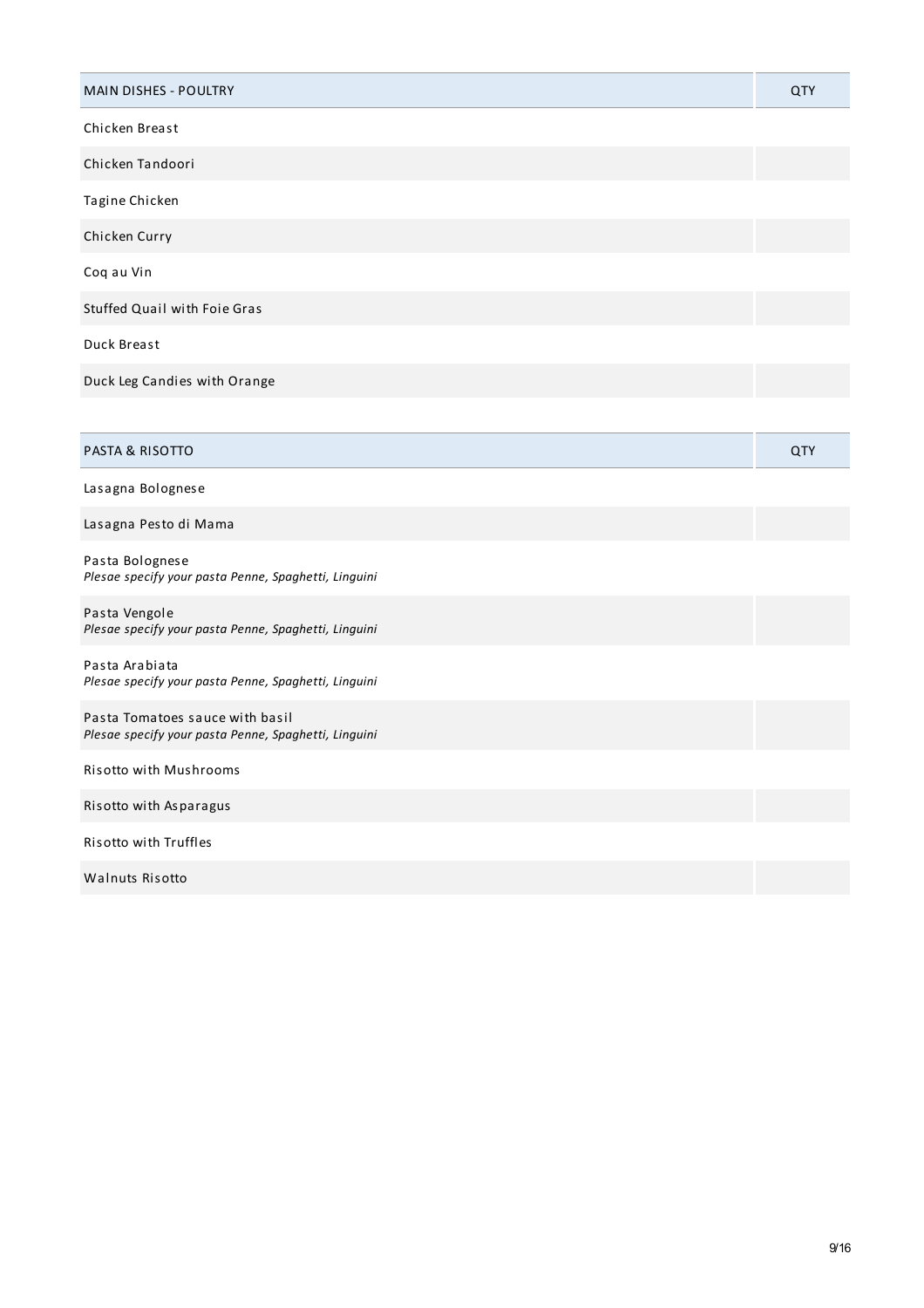| <b>SIDE DISHES</b>                      | QTY |
|-----------------------------------------|-----|
| White rice                              |     |
| Ratatouille                             |     |
| Gratin Dauphinois                       |     |
| Basmati Rice                            |     |
| Saffron Rice                            |     |
| Grilled Vegetables                      |     |
| Steamed Vegetables                      |     |
| Baby Vegetables                         |     |
| <b>Steamed Potatoes</b>                 |     |
| <b>Grilled Potatoes</b>                 |     |
| Pasta plain                             |     |
| <b>Provencal Grilled Tomatoes</b>       |     |
| Mini Gratin Dauphinois with Foie Gras   |     |
| Mini Bunches of Crystallized Vegetables |     |
|                                         |     |

# DESSERTS & FRUIT

| <b>DESSERTS</b>             | QTY |
|-----------------------------|-----|
| <b>Chocolate Mousse</b>     |     |
| Panna Cotta with Red Fruits |     |
| Panna Cotta with Mango      |     |
| Tiramisu                    |     |
| French Creme Brulee         |     |
| Verrines Box of 6           |     |
| Verrines Box of 9           |     |
| Verrines Box of 12          |     |

| <b>FRUIT</b>                       | QTY |
|------------------------------------|-----|
| Fresh Fruit Salad                  |     |
| Basket of Seasonal Fruits per kilo |     |
| Pineapple Carpaccio                |     |
| Orange Carpaccio                   |     |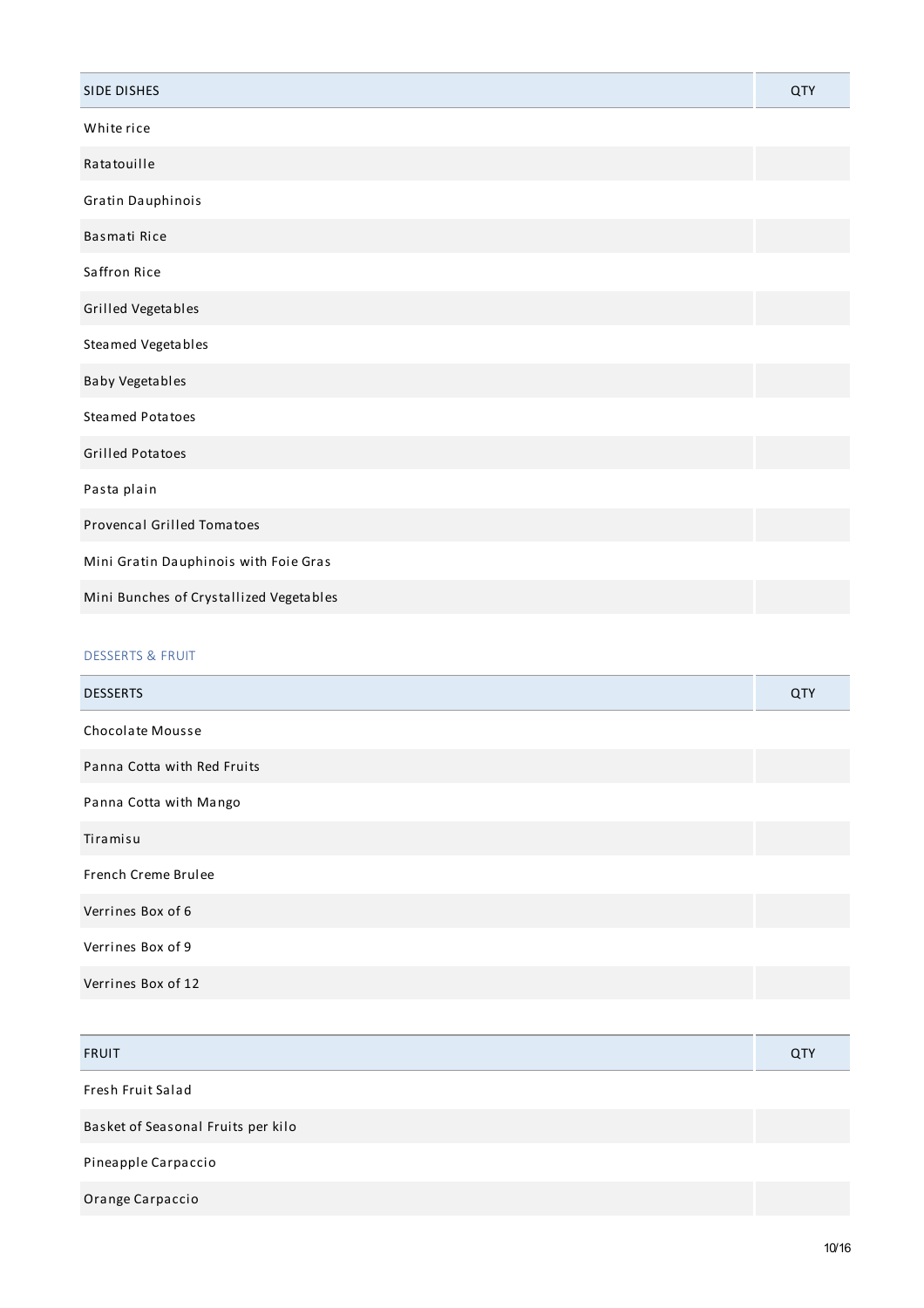| <b>BERRIES</b> |  |
|----------------|--|
|                |  |

Fresh Berries, 250gr

| <b>CAKES &amp; TARTS</b> | QTY |
|--------------------------|-----|
| Tutti Frutti Tartlets    |     |
| Opera Cake               |     |
| Cheese Cake              |     |
| Individual Cake          |     |

| <b>CHOCOLATES &amp; SWEETS</b> | QTY |
|--------------------------------|-----|
| Macaroons, per piece           |     |
| Box of Dark Chocolate 250 gr   |     |
| Box of Dark Chocolate, 375 gr  |     |
| Box of Dark Chocolate, 500 gr  |     |
| Box of Milk Chocolate, 250 gr  |     |
| Box of Milk Chocolate, 375 gr  |     |
| Box of Milk Chocolate, 500 gr  |     |
| Box of Pralines, 250 gr        |     |
| Box of Pralines, 375 gr        |     |
| Box of Pralines, 500 gr        |     |

| PETIT FOURS                            | <b>QTY</b> |
|----------------------------------------|------------|
| Assorted Fresh Petits Fours            |            |
| Assorted Fresh Petits Fours, per piece |            |

| <b>SWEET PASTRY</b> | <b>QTY</b> |
|---------------------|------------|
| Muffin              |            |
| Brownie             |            |

BEVERAGES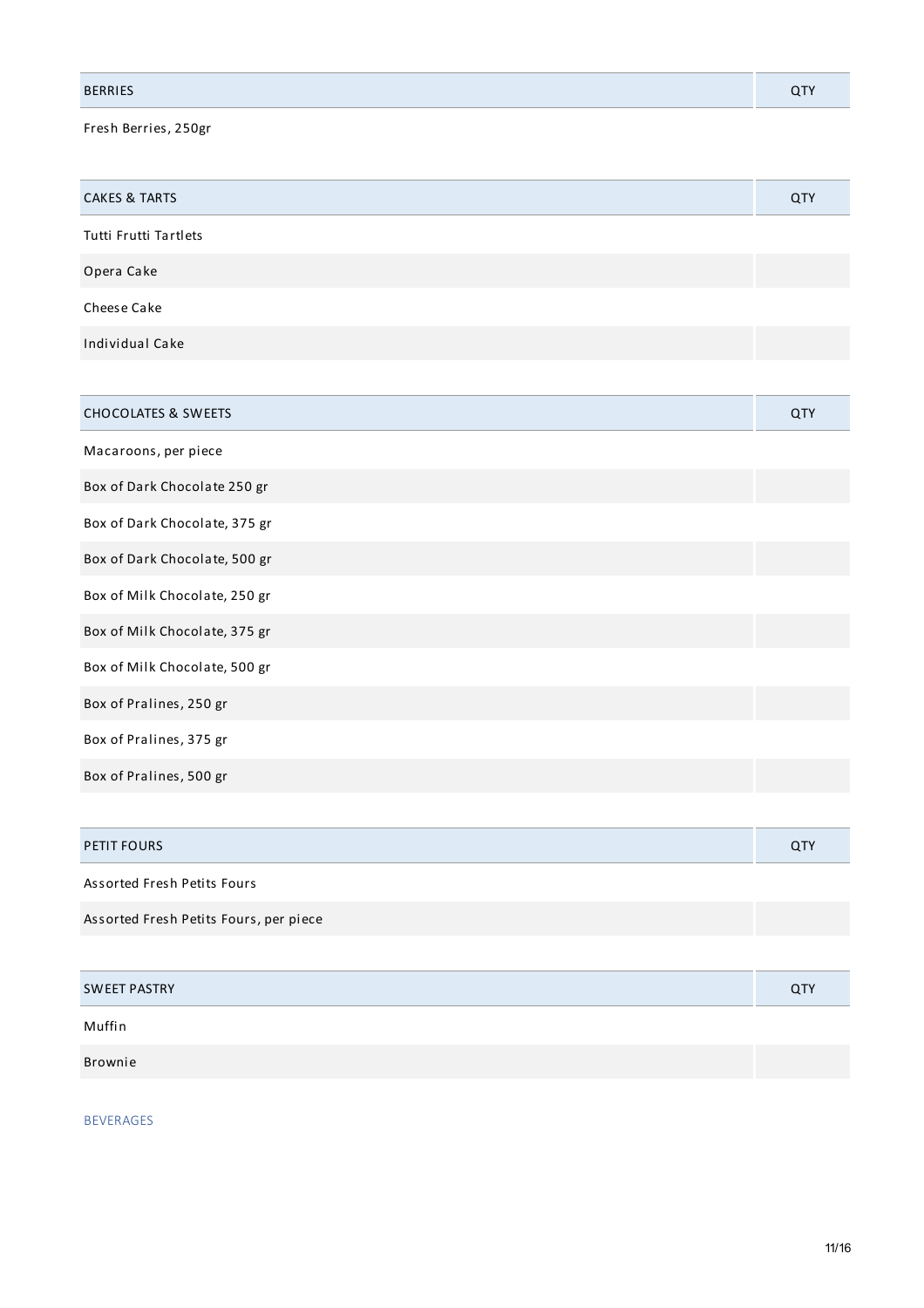| MINERAL WATER               | QTY |
|-----------------------------|-----|
| Evian, 33 cl                |     |
| Evian, 50 cl                |     |
| Evian, 1 litre              |     |
| Evian, 1.5 litre            |     |
| Vittel, 33 cl               |     |
| Vittel, 50 cl               |     |
| Vittel, 1 litre             |     |
| Vittel, 1.5 litre           |     |
| Volvic, 33 cl               |     |
| Volvic, 50 cl               |     |
| Volvic, 1 litre             |     |
| Volvic, 1.5 litre           |     |
| Perrier, 33 cl              |     |
| Perrier, 50 cl              |     |
| Perrier, 1 litre            |     |
| Perrier, 1.5 litre          |     |
|                             |     |
| <b>SOFT DRINKS</b>          | QTY |
| Coca Cola, 33 cl            |     |
| Cola Light, 33 cl           |     |
| Pepis, 33 cl                |     |
| Sprite, 33 cl               |     |
| Fanta, 33 cl                |     |
| Schweppes, 33 cl            |     |
| Liptin Ice Tea Peach, 33 cl |     |
| Red Bull, 33 cl             |     |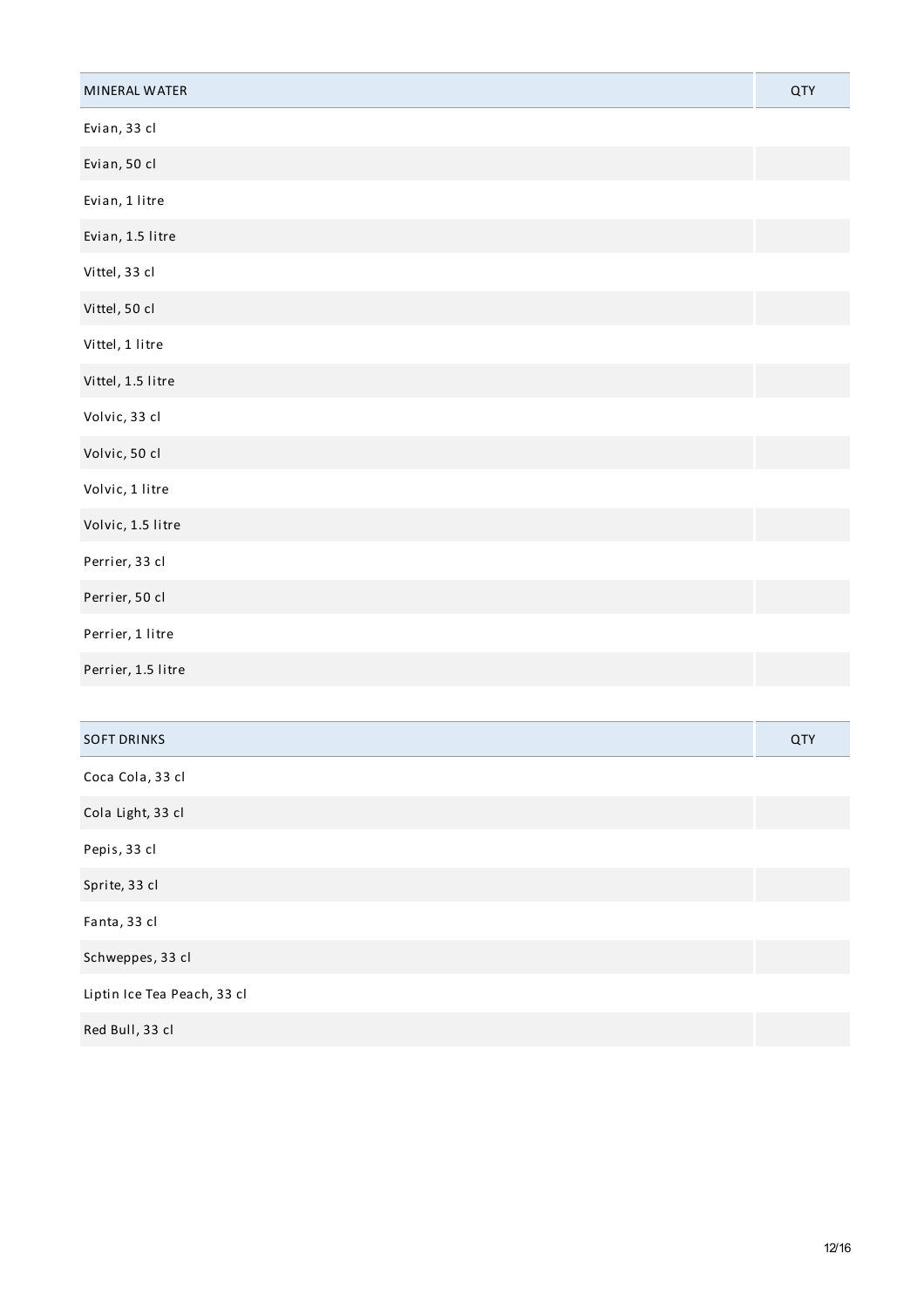| <b>JUICES</b>                          | QTY |
|----------------------------------------|-----|
| Pinkish Grape Fruit Nectar, 33 cl      |     |
| Mandarin Fruit Nectar, 33 cl           |     |
| Carott Fruit Nectar, 33 cl             |     |
| Tomato Fruit Nectar, 33 cl             |     |
| Mango African West Fruit Nectar, 33 cl |     |
| Raspberry Fruit Nectar, 33 cl          |     |
| Orange Fruit Nectar, 33 cl             |     |
| Strawberry Fruit Nectar, 33 cl         |     |
| Apricot Fruit Nectar, 33 cl            |     |
| Peach Fruit Nectar, 33 cl              |     |
| Apple Cox Fruit Nectar, 33 cl          |     |
| Fig Fruit Nectar, 33 cl                |     |
| Blackcurrant Fruit Nectar, 33 cl       |     |
| Cherry Morello Fruit Nectar, 33 cl     |     |
| Litchi Fruit Nectar, 33 cl             |     |
| Green Tomato Fruit Nectar, 33 cl       |     |
| Pineapple Fruit Nectar, 33 cl          |     |
| Blueberry Fruit Nectar, 33 cl          |     |
| Minute Maid orange                     |     |
| Minute Maid apple                      |     |
|                                        |     |
| MILK & CREAM                           | QTY |
| Coffee Creamers, box of 10             |     |
|                                        |     |
| <b>BEER</b>                            | QTY |
| Heineken, 33 cl                        |     |
| Kronenbourg, 33 cl                     |     |
| Desperados, 33 cl                      |     |
| Pelforth Brune, 33 cl                  |     |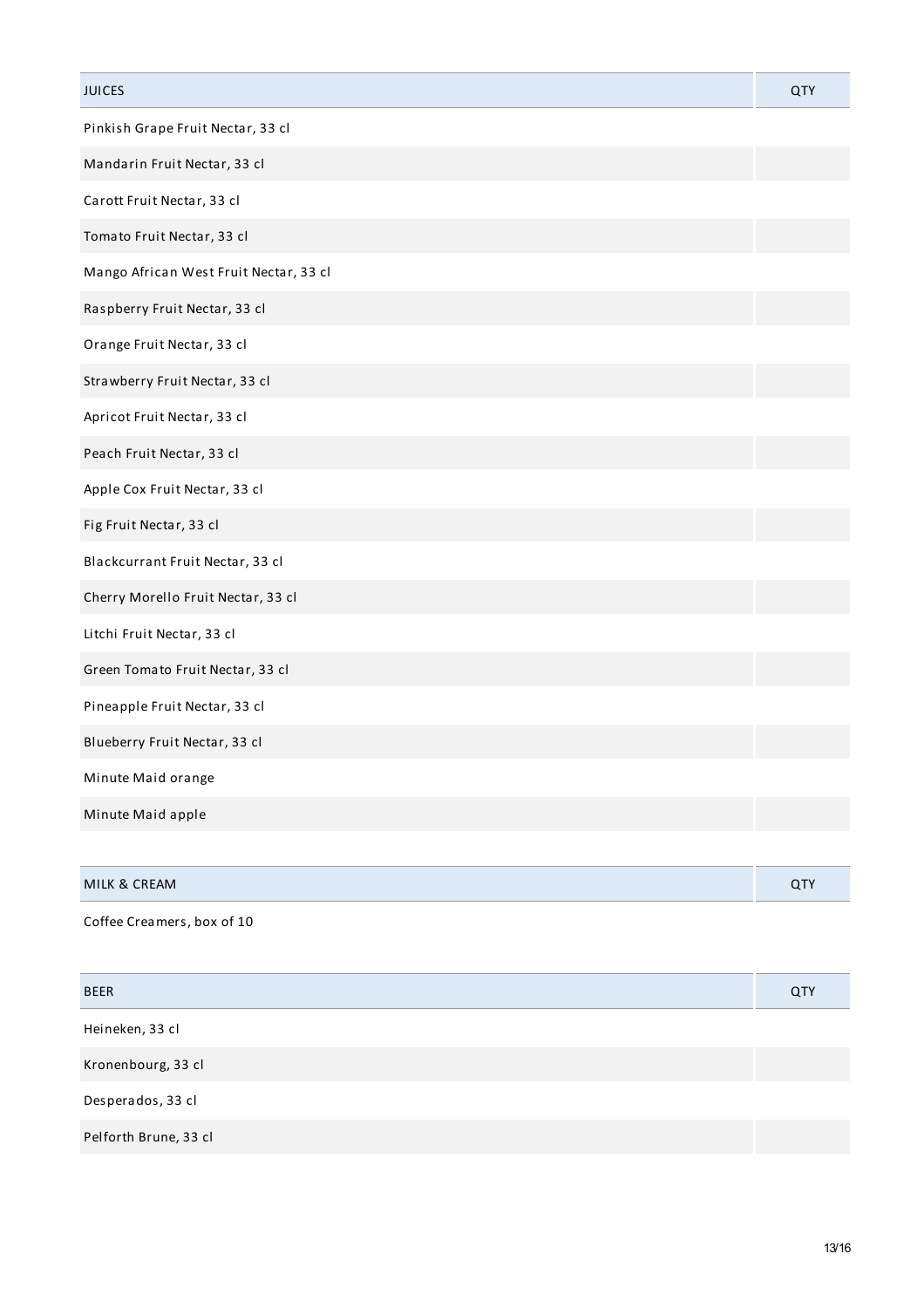| CHAMPAGNE                             | QTY |
|---------------------------------------|-----|
| Ruinart Brut, 75 cl                   |     |
| Taittinger Compte de Champagne, 75 cl |     |
| Veuve Cliquot Brut, 75 cl             |     |
| Moet and Chandon Brut Imperial, 75 cl |     |
| Moet and Chandon Rose, 75 cl          |     |
| Ruinart Rose, 75 cl                   |     |
| Taittinger Rose, 75 cl                |     |
| Roederer Brut, 75 cl                  |     |
| Roederer Cristal, 75 cl               |     |
| Roederer Cristal Rose, 75 cl          |     |
| Deutz, 75 cl                          |     |
| Deutz, 150 cl                         |     |
|                                       |     |

| <b>BEVERAGES</b><br><b>HOT</b> |  |
|--------------------------------|--|
|                                |  |

| Nespresso Regular, box of 10 |  |
|------------------------------|--|
|                              |  |

Earl Grey Tea, box of 25 bags

Darjeeling Tea, box of 25 pieces

## ROSÉ WINE QTY

Provence Domaine du Dragon Perle Noire *Price upon request*

Provence Domaine du Dragon Tresor du Dragon *Price upon request*

Provence Domaine du Dragon Cuvee du Castrum *Price upon request*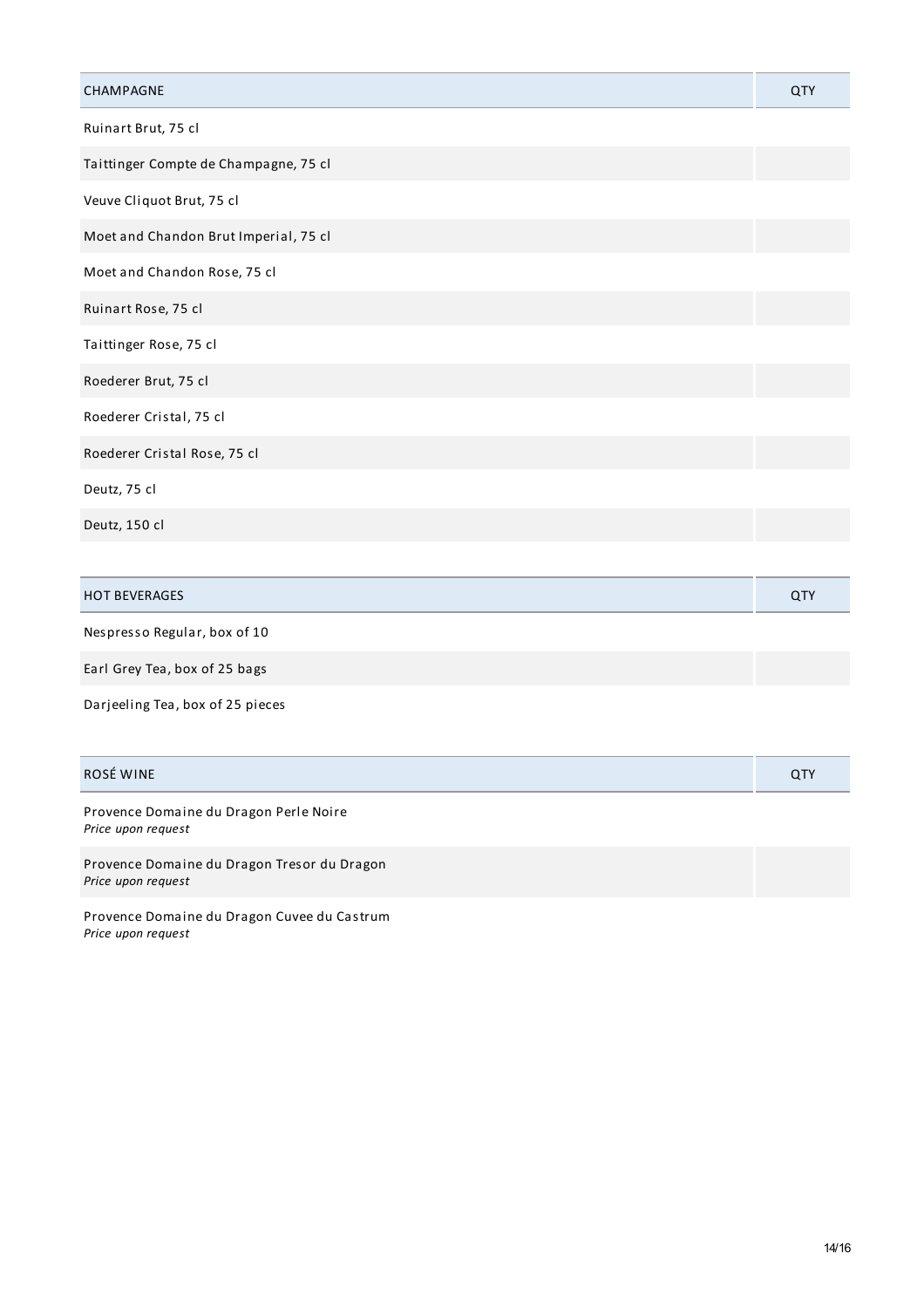## RED WINE QTY

Bordeaux Pomerol *Price upon request*

Bordeaux Saint Estephe *Price upon request*

Bordeaux Pomerol *Price upon request*

Bordeaux Chateau Margaux *Price upon request*

Bordeaux Medoc *Price upon request*

Bourgogne Pommard *Price upon request*

Bourgogne Vosne-Romanee *Price upon request*

Cotes-du-Rhone Cote-Rotie *Price upon request*

Cotes-du-Rhone Chateauneuf-du-Pape *Price upon request*

Provence Domaine du Dragon Cuvee Saint Michel *Price upon request*

Provence Domaine du Dragon Perle Noire *Price upon request*

Provence Domaine du Dragon Tresor du Dragon *Price upon request*

Provence Domaine du Dragon Cuvee du Castrum *Price upon request*

Provence Domaine du Dragon Cuvee Saint Michel *Price upon request*

15/16